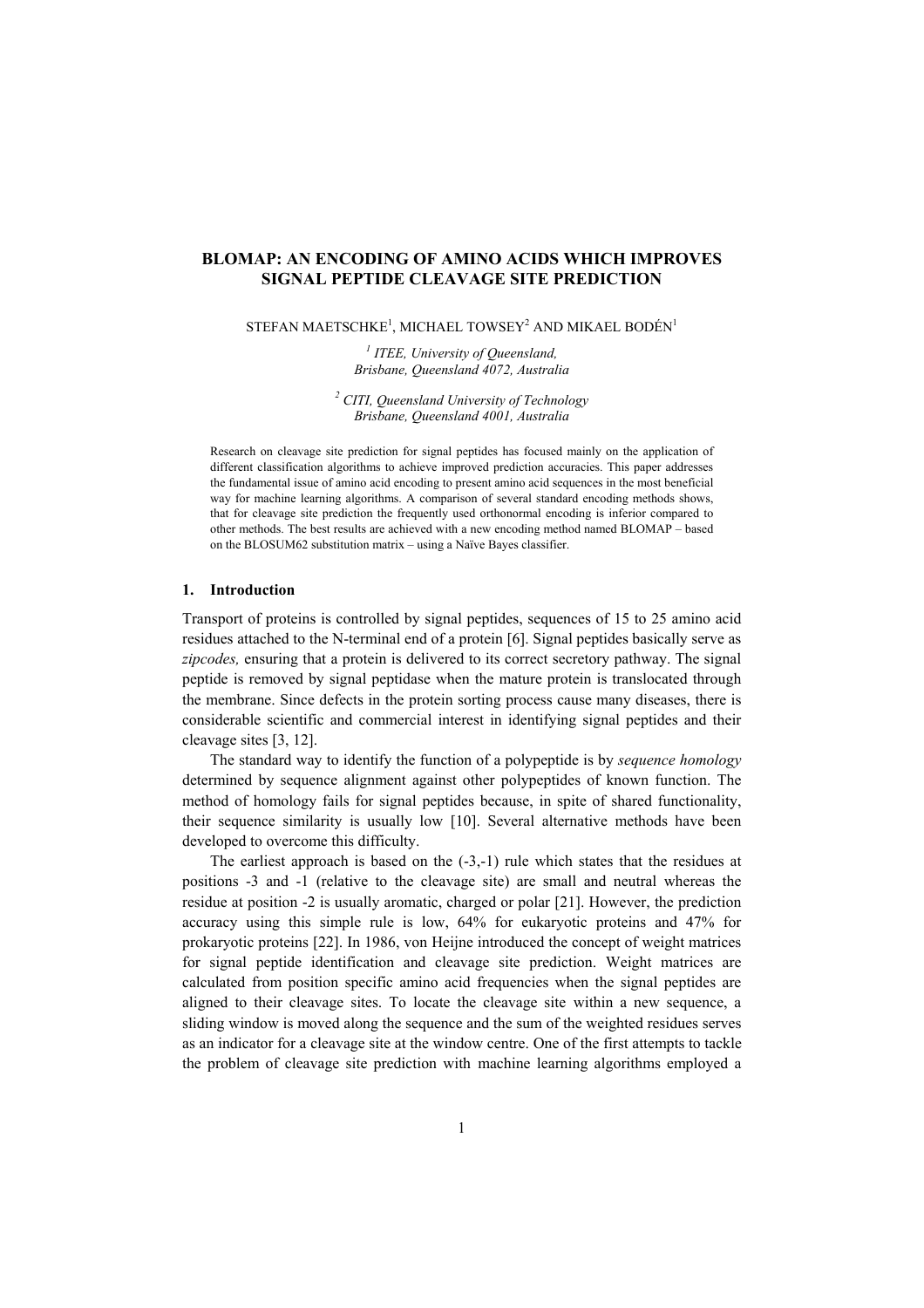neural network whose topology and weights were adapted using an evolutionary strategy and seven physicochemical features to encode the amino acids [17]. However the method did not achieve the accuracy of the simpler weight matrix method. More recently, Nielsen [12] developed another neural network approach, SignalP, which uses two Multilayer Perceptrons trained by backpropagation. The first network has an asymmetric input window around a hypothetical cleavage site and outputs the validity of it. The second network has a symmetric input window around a residue and classifies the residue as belonging to a signal peptide or not. The outputs of both networks are combined, yielding an accuracy of 79%, 85% and 92% for three different data sets [1]. In a subsequent study, Nielsen used hidden Markov models (HMM) for the same task but the results were not as good as the neural network approach [1,13]. SignalP is currently considered to be the benchmark algorithm for the signal peptide cleavage prediction.

Ladunga [10] has applied a software package, PHYSEAN, designed for protein classification, to the cleavage site prediction task. When the amino acids were encoded by a set of 126 normalized physicochemical features, PHYSEAN outperformed SignalP (version 1.2) by 12% but using a different data set than that of Nielsen. None of the studies described above examined the effect of different amino acid encodings on prediction accuracy. It is therefore an open question which method of encoding is appropriate for the cleavage site prediction task.

Some machine learning methods, such as the HMM [13] and the Bayes classifier [3] accommodate symbolic input and do not require numerical encoding of the amino acids. For example, Vert [20] has developed a new class of string kernels for support vector machines (SVM) that can evaluate amino acid sequences directly. Neural networks, on the other hand, do require some form of numerical encoding. The typical numerical encoding is the orthonormal, but we demonstrate in this paper that this encoding is suboptimal. We explore several other encodings including a new encoding called BLOMAP and compare their performance for the cleavage site prediction task using Nielsen's data sets from 1999.

## **2. Encodings**

The most frequently used encoding is the orthonormal, also known as distributed encoding, sparse encoding or encoding with indicator vectors. Each letter  $l_i$  of the amino acid alphabet  $A = \{l_1, l_2, ..., l_{20}\} = \{A, R, ..., V\}$  is replaced by an orthonormal vector:

$$
enc: A \to \mathfrak{R}^N
$$
  

$$
l_i \mapsto (\delta_{i,1}, \delta_{i,2}, \dots, \delta_{i,N})
$$
 (1)

where  $i, j \in \{1,...,20\}$ , *N*=20 and  $\delta_{ij}$  is the Kronecker delta symbol. A sequence of *M* consecutive amino acid letters can then be mapped to a vector **x** within the feature space  $H = \Re^{M \times N}$  by simply concatenating the encoded amino acid letters, using the previously defined encoding relation *enc* :

$$
map_{enc}: A^M \to \mathfrak{R}^{M \times N}
$$
  
(a<sub>1</sub>, a<sub>2</sub>,..., a<sub>M</sub>)  $\mapsto$  (enc(a<sub>1</sub>), enc(a<sub>2</sub>),..., enc(a<sub>M</sub>)) = (x<sub>1</sub>, x<sub>2</sub>,..., x<sub>M</sub>,<sub>N</sub>) (2)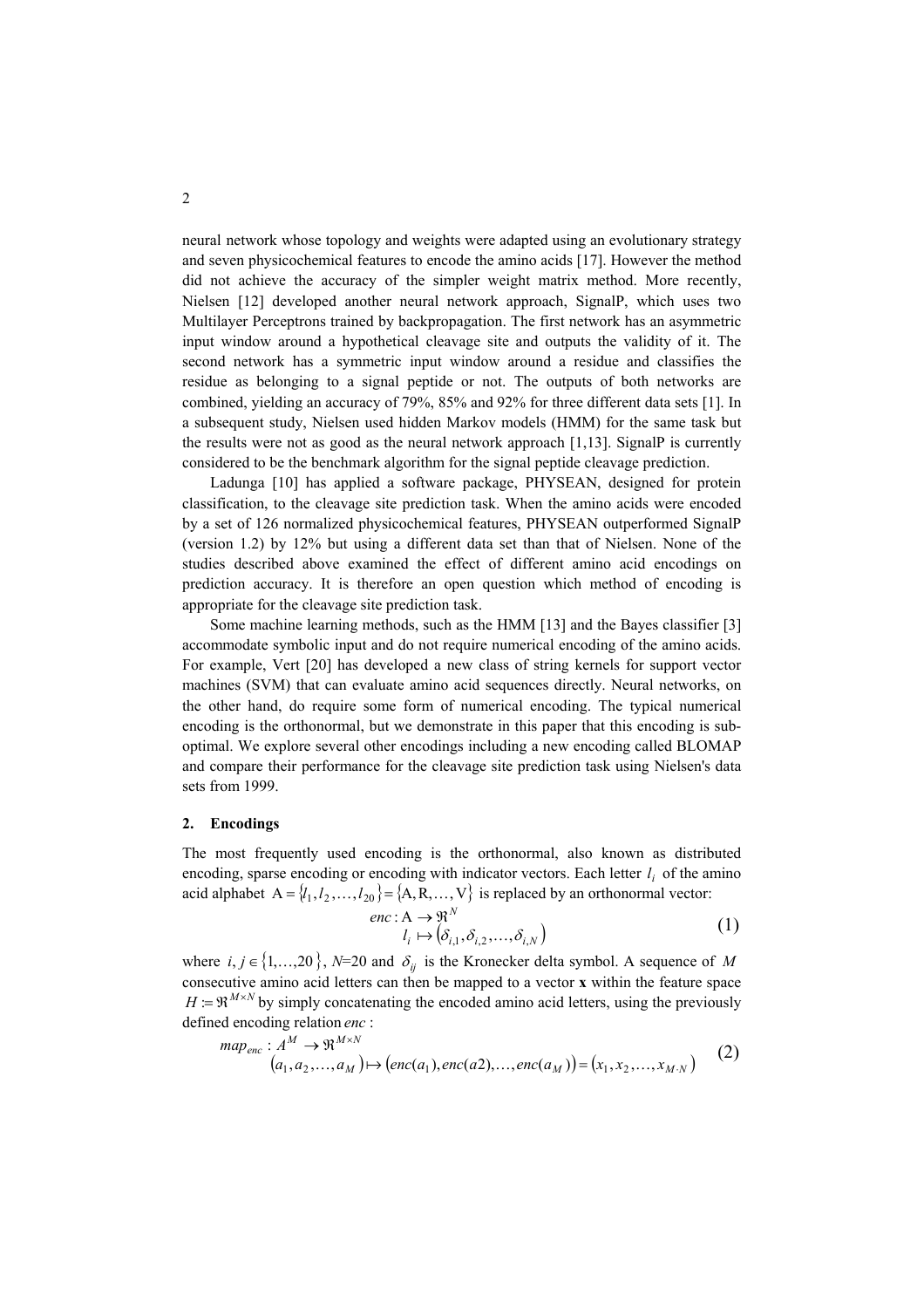The orthonormal encoding has two drawbacks. First, the dimension of the feature space is twenty times the sequence length resulting in a sparsely populated feature space. Second, since the Euclidian distance between two encoded amino acids is always two, all information about similarity between amino acids is lost. Polymers with different sequences but similar physicochemical properties will not appear closer in the input space than dissimilar polymers. One common method to alleviate this disadvantage is to group similar amino acids into sub-alphabets. Amino acids have a great variety of properties such as mass, polarity, hydrophobicity, so many groupings are possible [25]. In this paper, we use the well known Exchange-group  $G = (\{H, R, K\} \{D, E, N, Q\} \{C\})$  ${S,T,P,A,G}$   ${M,I,L,V}$   ${F,Y,W}$ ) and a hydrophobicity alphabet  $G=(D,E,N,Q,R,K)$  ${C, S, T, P, G, H, Y}$   ${A, M, I, L, V, F, W}$  from Wu [24] which are encoded as

$$
enc: A \to \mathfrak{R}^N
$$
  
\n
$$
l \in G_i \mapsto (\delta_{i,1}, \delta_{i,2}, \dots, \delta_{i,N})
$$
 (3)

where  $N$  is the number of groups within the sub-alphabet. Encoding amino acids with sub-alphabets reduces the dimension of the input space but there is no information about the distance between groups and the feature space remains sparsely populated. In addition, it is usually uncertain which grouping scheme is appropriate for a given problem.

Another popular method is to encode amino acids directly, using a set of physicochemical features  $f_i$ :

$$
enc: A \to \mathfrak{R}^N
$$
  
\n
$$
l_i \mapsto (f_{i,1}, f_{i,2}, \dots, f_{i,N})
$$
\n(4)

where *N* is the number of features. The AAindex database [8] currently contains 494 features and the question is how to select a suitable subset. We took the following seven properties: volume, mass, hydrophobicity, surface area, α-helix, β-strand and turn propensity described in [24, page 70].

Amino acids of homologous sequences which are frequently substituted by each other are regarded as similar and the relationships are described by substitution matrices, like the BLOSUM62 matrix [7]. The matrix rows  $\mathbf{m}_i$  can be interpreted as feature vectors which describe and encode the similarity between amino acid [24]:

$$
enc: A \to \mathfrak{R}^{20} \qquad (5)
$$

This real value encoding expresses the similarity between amino acids more accurately than the binary encoding by sub-alphabets, but increases the dimension of the feature space by factor 20.

use of *scales*. A scale  $S = (s_1, s_2, \ldots, s_{20})$  defines a value for each amino acid according An extremely compact one-dimensional encoding of amino acids can be achieved by to some similarity measure and the encoding becomes:

$$
enc: A \to \mathfrak{R}
$$
  
\n
$$
l_i \mapsto s_i \in S
$$
 (6)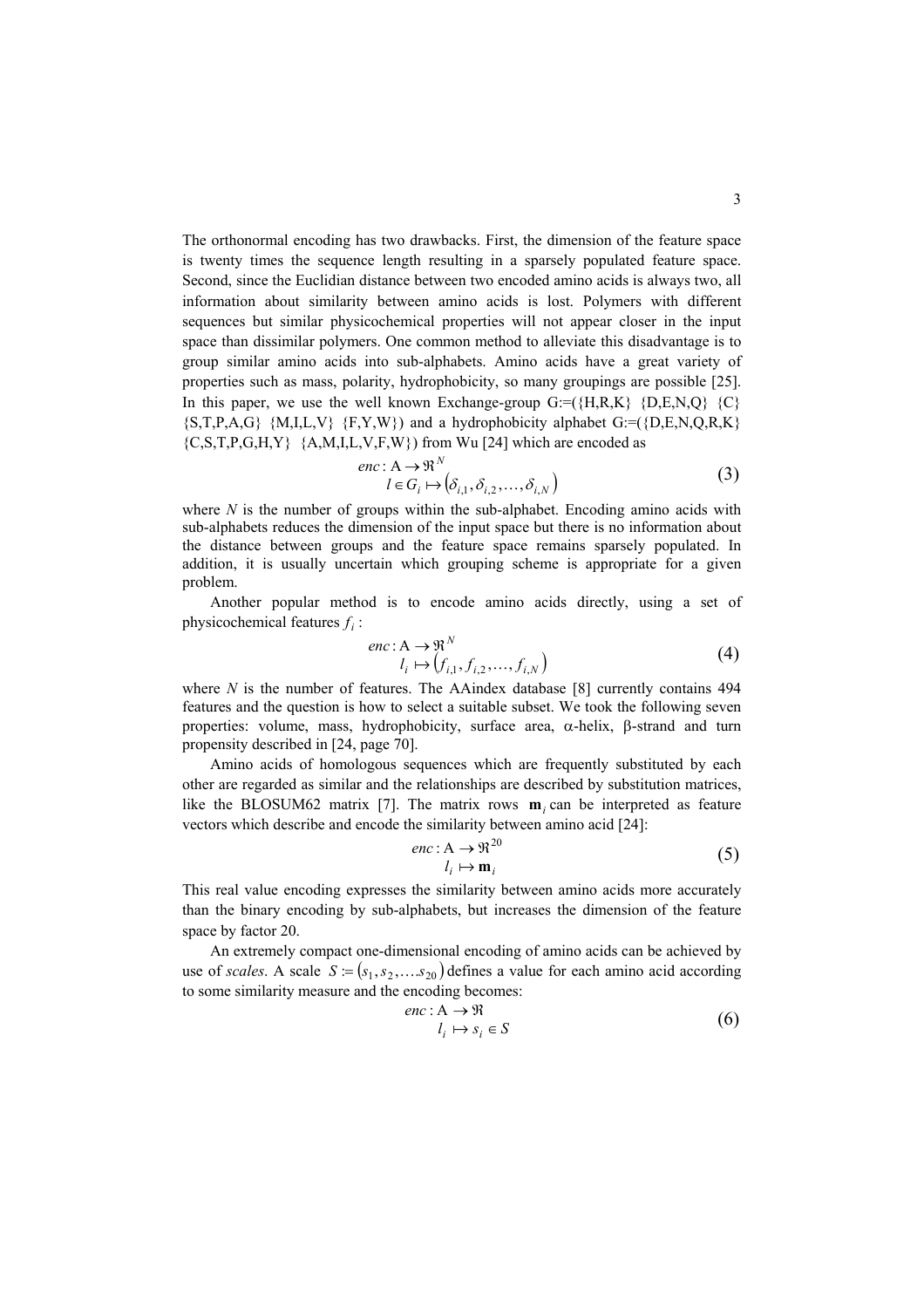Two widely used amino acid scales are the hydropathy scales of Kyte [9] and Eisenberg [4]. But two problems remain with scales: First, the selection of an appropriate scale - Trinquier [19] has reviewed over 40 of them - and second, complex relationships between amino acids can not be captured by a single value.

Taylor [18] classified amino acids according to their physicochemical properties and created a Venn-diagram of ten overlapping classes (see Fig. 1). In 1987 Zvelebil [25] derived a 'truth table' from Taylor's Venn-diagram which describes the membership of an amino acid to one of ten classes as a binary vector  $\mathbf{v}_i := (v_{i,1}, v_{i,2}, \dots, v_{i,10})$  with  $v_{i,j} \in \{0,1\}$ . This representation of amino acids can be used for encoding as well:

$$
enc: A \to \mathfrak{R}^{10}
$$
  

$$
l_i \mapsto \mathbf{v}_i = (v_{i,1}, v_{i,2}, \dots, v_{i,10})
$$
 (7)

The Zvelebil-encoding has the advantage to preserve some of the multifaceted relationship between amino acids without the high dimensionality of the orthonormal encoding. However, the restriction to binary vectors results in information loss.

It would be desirable to have an encoding which captures the important amino acid properties without excessively increasing the dimensionality of the feature space. In the next section we introduce such an encoding.

#### **3. BLOMAP-encoding**

In this section we describe a new dense encoding, named BLOMAP. A common way to measure the similarity between amino acids is by substitution matrices, which contain the substitution frequencies for amino acids in homologous sequences. Amino acids which are frequently mutually substituted are regarded to be similar. The BLOMAP-encoding utilizes a non-linear projection method to exploit the similarity information in a substitution matrix and constructs feature vectors which preserve this information optimally.

Several non-linear projection algorithms such as the Sammon-projection [16] or the FastMap-algorithm [5] are applicable but because of the small number of elements to map and its simplicity, we implemented an improved version of the Sammon-projection. Details of the algorithm are described in [11]. For the substitution matrix, we chose the common BLOSUM62 matrix [7].

The Sammon-projection maps a set of vectors from a high dimensional input space  $H := \{ \mathbf{x}_i \in \mathbb{R}^{m_h} \mid 1 \le i \le n \}$  to a usually lower dimensional target or feature space  $L := \{ y_i \in \Re^{m_i} \mid 1 \le i \le n \}$ :

$$
sammon: H \to L
$$
  
\n
$$
x_i \mapsto y_i
$$
 (8)

with  $i \in \{1, ..., n\}$  in a way that the mapping error *E* is minimized. The mapping error and the algorithm itself are based on the Euclidean distances  $d_{ij}^h := dist(\mathbf{x}_i, \mathbf{x}_j)$  within the input space and the distances  $d(t)_{ij}^l := dist(\mathbf{y}_i, \mathbf{y}_j)$  within the target space.

*H* is unknown but the BLOSUM62 matrix – which is a similarity matrix – can be converted into a distance matrix to provide the required distances  $d_{ij}^h$  by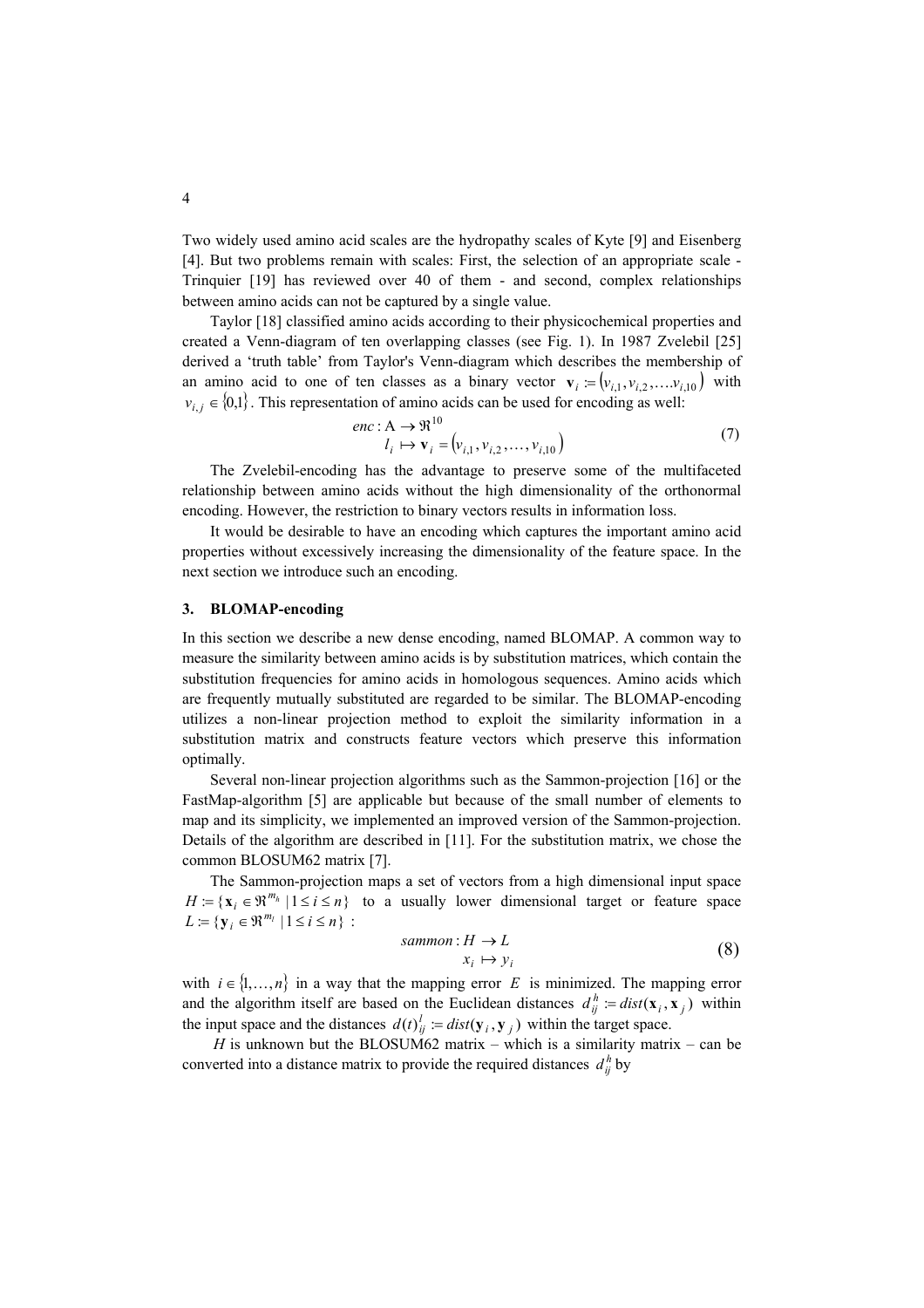$$
d_{ij}^h := \frac{1}{2^{s_{ij}/2}} \quad \text{for } i \neq j \text{ and } d_{ii}^h := 0 \,.
$$
 (9)

with  $s_{ij}$  are the elements (log odd ratios) of the BLOSUM62 matrix. This allows us to apply the Sammon-projection to generate feature vectors of amino acids in  $L$  which optimally preserve the similarity information given by the BLOSUM62 matrix. The last remaining question is of which dimension  $m_l$  the feature space L should be. Tests show that almost all of the distance information  $d_{ij}^h$  can be captured with five dimensions. Table 1 contains the code vectors for the BLOMAP-encoding in five dimensions.

Table 1. Code vectors for the BLOMAP-encoding in five dimensions.

| Letter | BLOMAP62(5) |         |         |         | Letter  | BLOMAP62(5) |         |         |         |         |         |
|--------|-------------|---------|---------|---------|---------|-------------|---------|---------|---------|---------|---------|
| A      | $-0.57$     | 0.39    | $-0.96$ | $-0.61$ | $-0.69$ | L           | 0.65    | 0.84    | 1.25    | $-0.99$ | $-1.90$ |
| R      | $-0.40$     | $-0.83$ | $-0.61$ | 1.26    | $-0.28$ | K           | $-0.64$ | $-1.19$ | $-0.65$ | 0.68    | $-0.13$ |
| N      | $-0.70$     | $-0.63$ | $-1.47$ | 1.02    | 1.06    | M           | 0.76    | 0.05    | 0.06    | $-0.62$ | $-1.59$ |
| D      | $-1.62$     | $-0.52$ | $-0.67$ | 1.02    | 1.47    | F           | 1.87    | 1.04    | 1.28    | $-0.61$ | $-0.16$ |
| C      | 0.07        | 2.04    | 0.65    | $-1.13$ | $-0.39$ | P           | $-1.82$ | $-0.63$ | 0.32    | 0.03    | 0.68    |
| Q      | $-0.05$     | $-1.50$ | $-0.67$ | 0.49    | 0.21    | S           | $-0.39$ | $-0.27$ | $-1.51$ | $-0.25$ | 0.31    |
| E      | $-0.64$     | $-1.59$ | $-0.39$ | 0.69    | 1.04    | т           | $-0.04$ | $-0.30$ | $-0.82$ | $-1.02$ | $-0.04$ |
| G      | $-0.90$     | 0.87    | $-0.36$ | 1.08    | 1.95    | W           | 1.38    | 1.69    | 1.91    | 1.07    | $-0.05$ |
| H      | 0.73        | $-0.67$ | $-0.42$ | 1.13    | 0.99    | Y           | 1.75    | 0.11    | 0.65    | 0.21    | $-0.41$ |
|        | 0.59        | 0.79    | 1.44    | $-1.90$ | $-0.93$ | V           | $-0.02$ | 0.30    | 0.97    | $-1.55$ | $-1.16$ |

However, three dimensions already produce a reasonably good approximation of the distance structure, which gives us the possibility of a visual inspection. The diagram in Figure 1 compares a skyscraper-view on *L* for  $m_l = 3$  with the Venn-diagram by Taylor [18] on the right side.



Figure 1. Left: The three-dimensional BLOMAP encodings. The size of letters indicates the third dimension of the encoding (the other two are projected onto the x- and y-axes). Right: Taylor's Venn-diagram.

The skyscraper-view in Figure 1 displays the  $(x, y)$ -positions of the amino acid letters in  $L$ , whereas the *z*-axis or *height* is indicated by the letter size. Amino acids are similar if their locations are close and the letter sizes are similar. Unlike principal component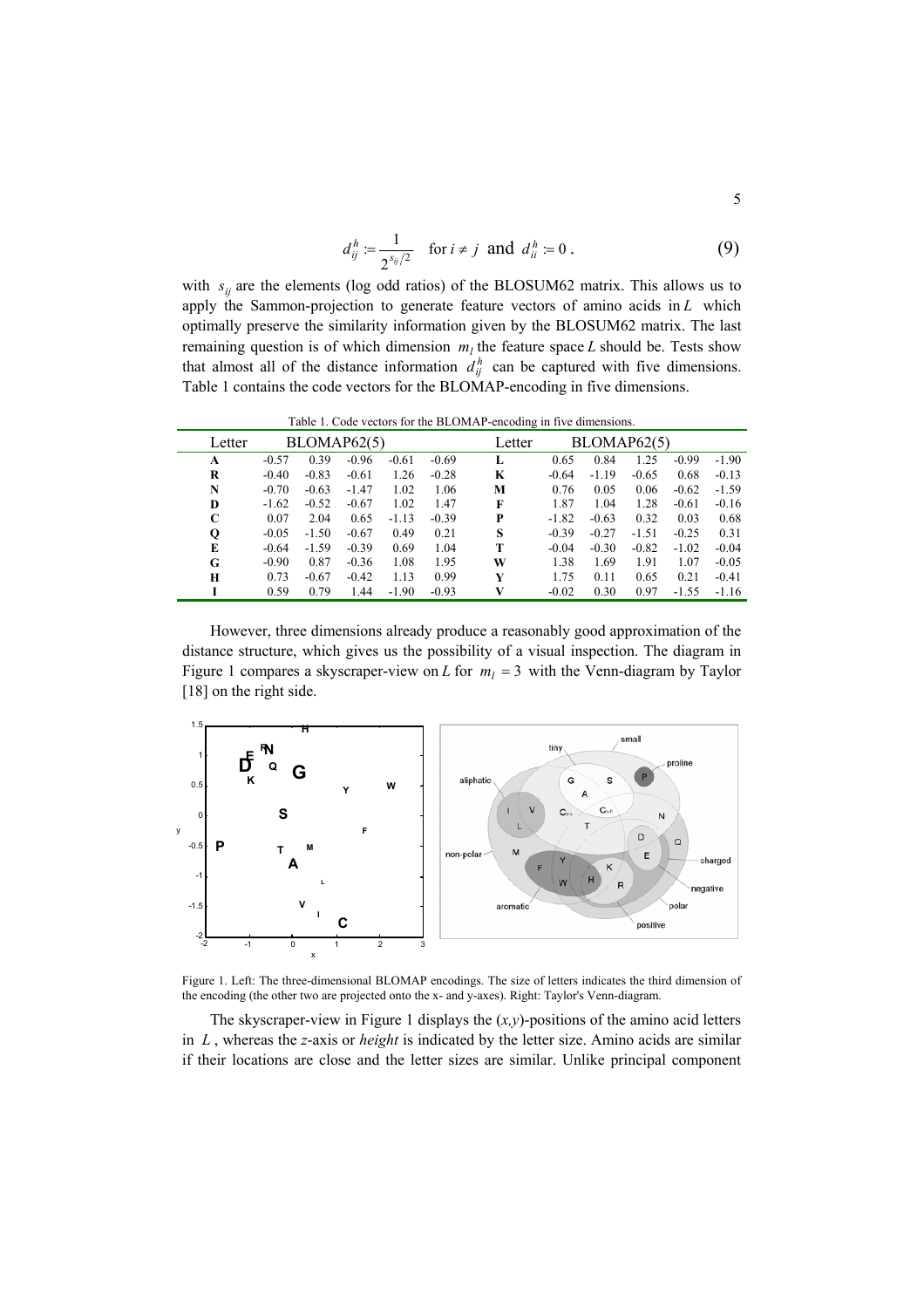analysis (PCA) or any equivalent linear projection method, all axes of a Sammonprojection are equally important. Moreover, PCA and similar techniques cannot be applied to a distance or similarity matrix.

A comparison of the diagrams confirms that the BLOMAP-encoding preserves important physicochemical relationships between amino acids. However, in addition to a pure classification, the skyscraper-view provides useful distance information. According to Betts [2], Alanine(A) and Threonine(T) are known to be indifferent amino acids and these amino acids are placed in the diagram centre. All amino acids with a unique characteristic, like Proline(P), Glycine(G), Tryptophan(W), Cysteine(C) and Histidine(H) are located at the diagram borders. The Aliphatic-group  ${I.L.V}$  and the aromatic-group  ${F, Y, W}$  - without Histidine(H) - appear as distinct clusters. And all hydrophobic amino acids can be found in the lower right corner.

#### **4. Data and Classifiers**

To evaluate the influence of amino acid encoding on cleavage site prediction, we downloaded the data suite from www.cbs.dtu.dk/ftp/hnielsen/ created by Nielsen [14]. This suite consists of three redundancy reduced data sets extracted from the SWISS-PROT sequence data base. All sequences comprise the signal peptide part of variable length and the following 30 amino acids of the mature protein.

To create a training set with labelled sequences of fixed length, a window slides over the sequences and produces a positive sample when the window centre hits the first residue of the mature protein. In all other cases a negative sample is generated. Nielson achieved the best results with asymmetric windows and we chose the same window parameters for our experiments. However, to keep the processing time reasonable and because we were only interested in the comparison of different encodings, we balanced the data sets by taking all positive samples and an equal number of randomly drawn negative samples.

Since the performance of an encoding depends also on the chosen classifier, we selected the following set of typical classifiers from the Weka 3.4 data mining package [23] which we used for our experiments:

- A Naïve Bayes (NB) classifier with distribution estimator.
- A decision tree algorithm (J48), C4.5 Revision 8.
- A k-nearest neighbour classifier (IBk),  $k = 5$ .
- A single layer perceptron (SLP), max. epochs  $= 2000$ .
- A support vector machine (SMO) with a linear kernel.

The *k*-value for the k-nearest neighbour classifier was optimized on the HIV data set [15], which is another cleavage site prediction data set. Since the results of Rögnvaldsson [15] indicate that cleavage site prediction is a linear problem and Nielsen's SignalP software [12] is based on MLPs with zero or two hidden neurons, we used a linear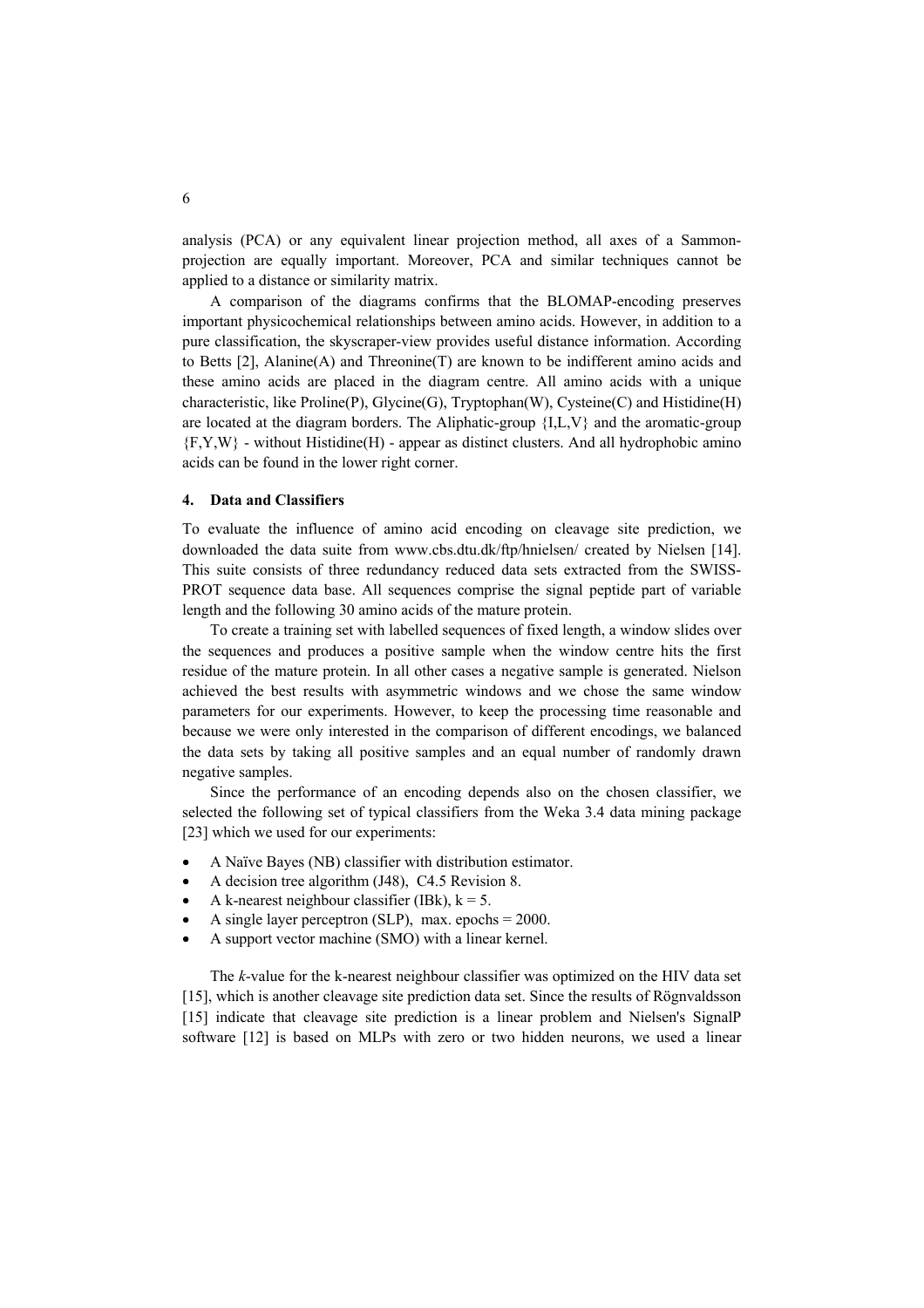support vector machine and a single layer perceptron. All other classifier parameters kept their default values.

### **5. Results and Discussion**

To evaluate the performance for the different encodings described above in combination with typical classifiers, we measured the mean error on the test set with ten fold cross validation and repeated this ten times. The bar plot in Figure 2 shows the mean test error and the lower and upper bound of the 95% confidence interval for all encodings calculated over all five classifiers and the three data sets.



Figure 2. Mean test error and 95%-confidence intervals for all encoding with ten fold cross validation and ten repeats over all classifiers and data sets. Lower value is better. The numbers in brackets indicate the dimensionality of the encoding.

The encoding based on physicochemical properties performed best and is significantly superior to the orthonormal encoding. Also the direct encoding of the BLOSUM62 matrix, Zvelebil's truth table and the five dimensional BLOMAP-encoding outperform the orthonormal encoding.

No significant difference can be found for the orthonormal encoding, Kyte's hydropathy scale and the Exchange-group. The good performance of Kyte's one dimensional hydropathy scale is noteworthy, compared to the 20 dimensions of the orthonormal encoding. None of the sub-alphabet encodings however, achieved lower test errors than the orthonormal encoding.

In an implementation of a cleavage site predictor one would choose the classifier and encoding which performs best. Table 2 contains the mean test errors and 95%-confidence intervals of the different classifiers over all encodings and data sets.

| Table 2. Mean test error and 95%-confidence intervals for the different classifiers. |  |  |
|--------------------------------------------------------------------------------------|--|--|
|                                                                                      |  |  |

| NВ          | SMC       | 3 L I        | J48           | IBk<br>--- |
|-------------|-----------|--------------|---------------|------------|
| 2%<br>5.4%، | 3%<br>ςΟ, | 10/2<br>10/2 | 3%<br>60/<br> | 0.207<br>. |
|             |           |              |               |            |

Surprisingly the Naive Bayes classifier significantly outperformed all other classifiers and the linear support vector machine comes second. An explanation for the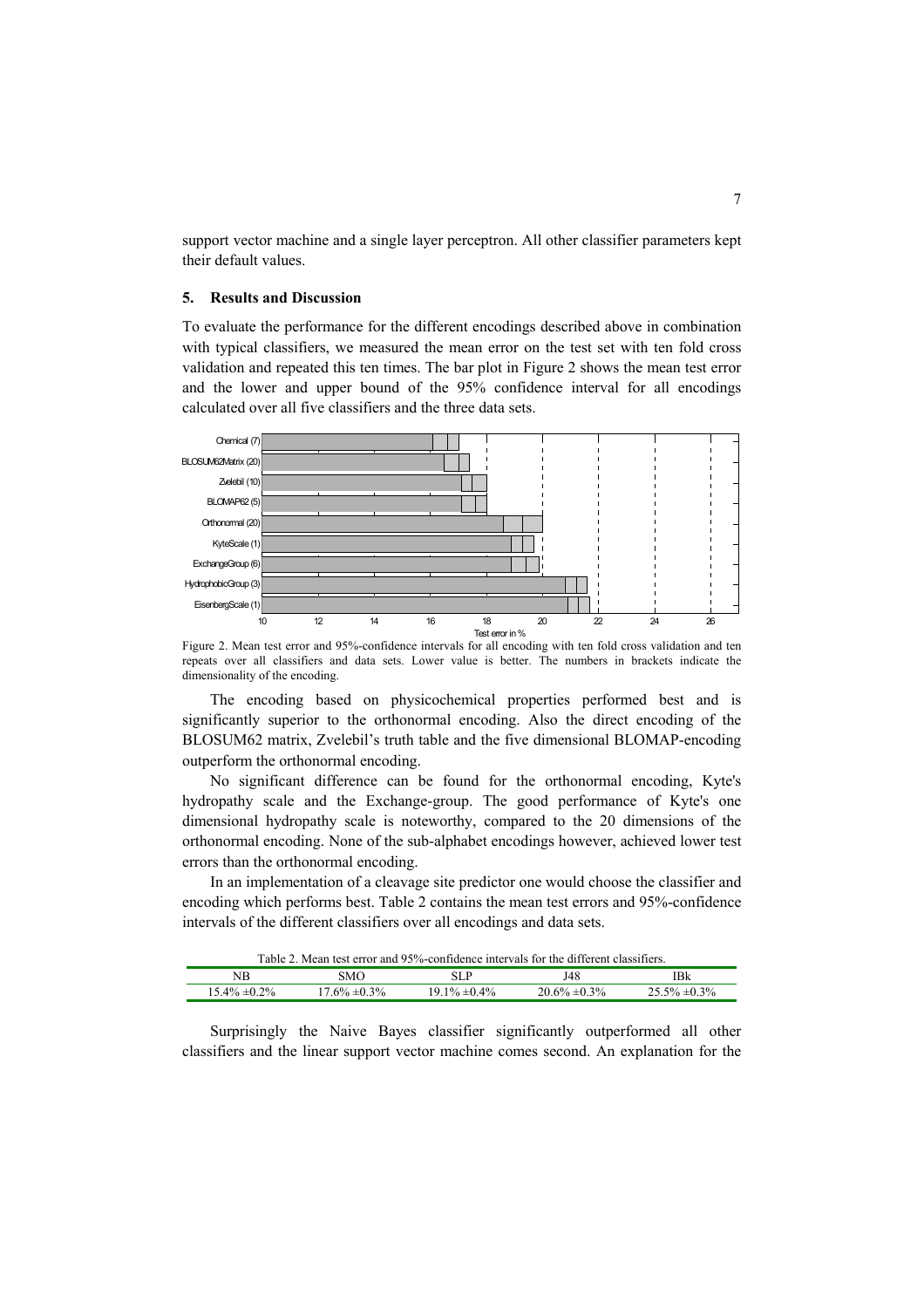good performance of the Naive Bayes classifier might be that the closely related Weight matrices have already proven their usefulness for cleavage site prediction [22]. The single layer perceptron achieves a middle rank followed by the decision tree algorithm and the k-nearest neighbour classifier.

The performances for the different encodings in combination with the Naïve Bayes classifier are summarized in Figure 3.



Figure 3. Mean test error and 95%-confidence intervals for the Naïve Bayes classifier with ten fold cross validation and ten repeats over all data sets. Lower value is better. The numbers in brackets indicate the dimensionality of the encoding.

The chemical and the BLOMAP-encoding are performing equally well for the Naïve Bayes classifier. However, the orthonormal encoding also achieves a low test error and Zvelebil's truth table and the direct encoding of the BLOSUM62 matrix are not significantly inferior. On the other hand, the performance of the Exchange-group and Kyte's hydropathy scale is in this case significantly lower than that of the orthonormal encoding. All other encodings generate much higher test errors.

The currently best results for cleavage site prediction are achieved by Nielsen's SignalP software [1,12] which is based on a multilayer perceptron with zero or two hidden neurons and orthonormal encoding. Therefore we were especially interested in the performance of different encodings with this type of network. The bar plot in Figure 4 contains the results for the single layer perceptron.

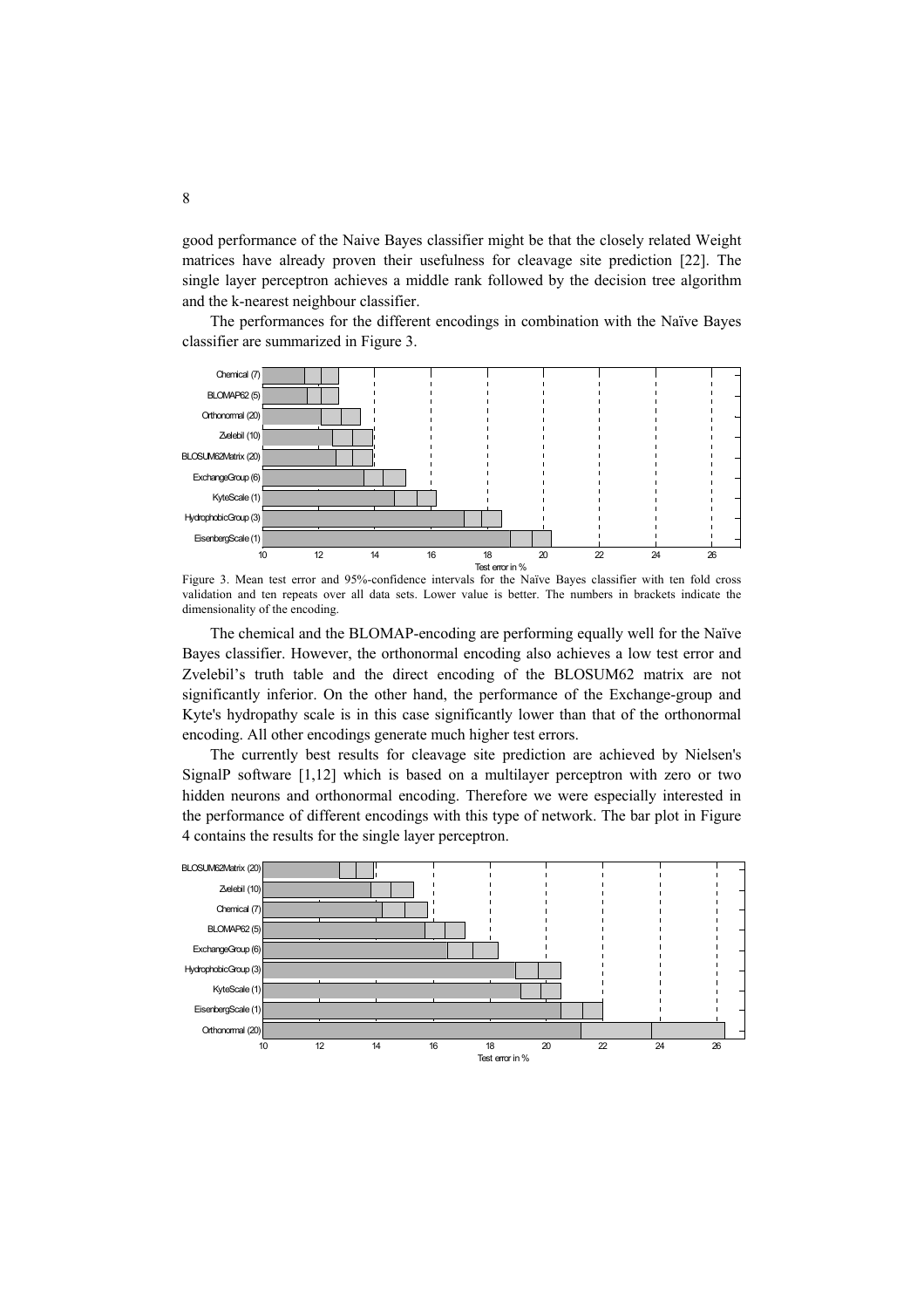Figure 4. Mean test error and 95%-confidence intervals for the Single Layer Perceptron with ten fold cross validation and ten repeats over all data sets. Lower value is better. The numbers in brackets indicate the dimensionality of the encoding.

The bar plot shows that the orthonormal encoding in combination with a single layer perceptron is inferior to all other tested encodings for cleavage site prediction with single layer perceptrons. Note the large confidence interval, caused by performance fluctuations. Interestingly, encodings with equal dimensionality like the BLOSUM62 encoding or encodings of similar structure like the Exchange-group display stable learning. Since the network does not contain hidden neurons, the reason can not be found in the presence of local minima of the error function. Furthermore, preliminary tests (not shown here) indicate that the orthonormal encoding performs well when used in connection with multilayer perceptrons with hidden neurons. However, it does not outperform the BLOMAP-encoding with the Naïve Bayes classifier.

## **6. Conclusion**

We have demonstrated that the encoding of amino acids has a significant influence on the accuracy of cleavage site prediction and that the commonly used orthonormal encoding should not be used in combination with a single layer perceptron for this type of task.

Since the best results to date have been achieved by SignalP, which implements single layer and multilayer perceptrons with orthonormal encoding, we expect that these results can be improved by using our new BLOMAP62-encoding and a Naïve Bayes classifier.

Compared to other standard encodings, the BLOMAP-encoding has several advantages. First of all, it simplifies the selection of a suitable encoding for a specific problem. Known substitution matrices can be utilized or problem specific matrices can be calculated. The BLOMAP62-encoding optimally preserves the similarity information contained in a substitution matrix and is scaleable to accommodate memory or time limitations. The application of the Sammon-projection on problem specific substitution matrices could lead to new insights into the metabolic relationships between amino acids.

#### **References**

- 1. Bendtsen, J. D., H. Nielsen, et al. (2004). "Improved prediction of signal peptides: SignalP 3.0." Journal of Molecular Biology 340: 783—795.
- 2. Betts, M. J. and R. B. Russell (2003). Amino acid properties and consequences of subsitutions. *In Bioinformatics for Geneticists*. M. R. Barnes and I. C. Gray. Hoboken, NJ, Wiley.
- 3. Chou, K.-C. (2001). "Using subsite coupling to predict signal peptides." *Protein Engineering* 14(2): 75—79.
- 4. Eisenberg, D., R. M. Weiss, et al. (1982). "The helical hydrophobic moment: a measure of the amphiphilicity of a helix." *Nature* 299(5881): 371—374.
- 5. Faloutsos, C. and K.-I. Lin (1995). "A fast algorithm for indexing, data-mining and visualization of traditional and multimedia datasets." *Proc. ACM SIGMOD*: 163— 174.